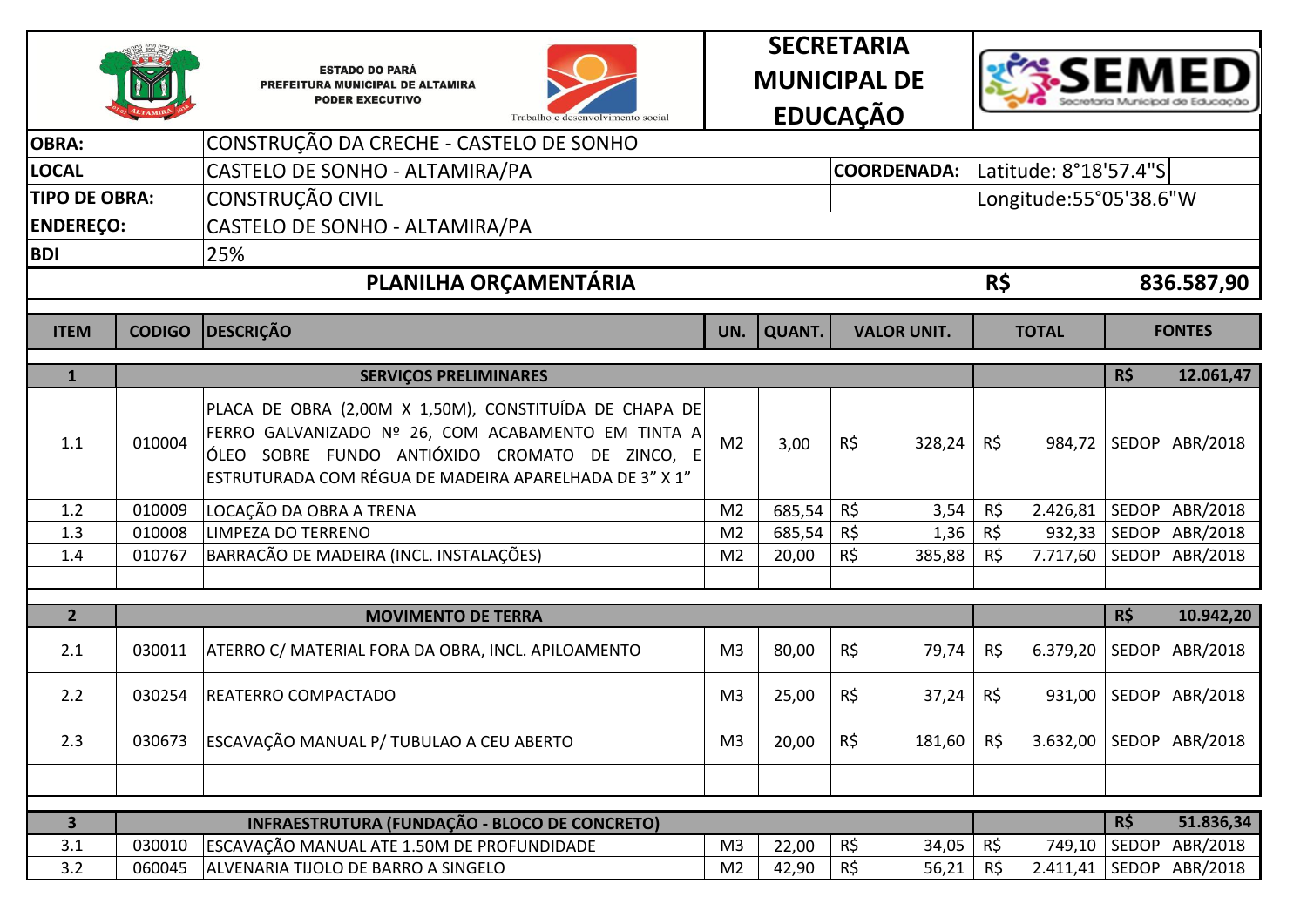







|                      | CONSTRUÇÃO DA CRECHE - CASTELO DE SONHO                 |                                                                                                                                                                                                                                                                                                                           |                                                                      |                               |                               |                                                                  |                               |                                                      |                                                                                                                             |
|----------------------|---------------------------------------------------------|---------------------------------------------------------------------------------------------------------------------------------------------------------------------------------------------------------------------------------------------------------------------------------------------------------------------------|----------------------------------------------------------------------|-------------------------------|-------------------------------|------------------------------------------------------------------|-------------------------------|------------------------------------------------------|-----------------------------------------------------------------------------------------------------------------------------|
|                      | CASTELO DE SONHO - ALTAMIRA/PA                          |                                                                                                                                                                                                                                                                                                                           |                                                                      |                               |                               |                                                                  |                               |                                                      |                                                                                                                             |
| <b>TIPO DE OBRA:</b> | CONSTRUÇÃO CIVIL                                        |                                                                                                                                                                                                                                                                                                                           |                                                                      |                               |                               |                                                                  |                               |                                                      |                                                                                                                             |
| <b>ENDEREÇO:</b>     | CASTELO DE SONHO - ALTAMIRA/PA                          |                                                                                                                                                                                                                                                                                                                           |                                                                      |                               |                               |                                                                  |                               |                                                      |                                                                                                                             |
|                      |                                                         |                                                                                                                                                                                                                                                                                                                           |                                                                      |                               |                               |                                                                  |                               |                                                      |                                                                                                                             |
|                      | PLANILHA ORÇAMENTÁRIA                                   |                                                                                                                                                                                                                                                                                                                           |                                                                      |                               |                               |                                                                  |                               |                                                      | 836.587,90                                                                                                                  |
|                      |                                                         |                                                                                                                                                                                                                                                                                                                           |                                                                      |                               |                               |                                                                  |                               |                                                      |                                                                                                                             |
| <b>CODIGO</b>        | <b>DESCRIÇÃO</b>                                        | UN.                                                                                                                                                                                                                                                                                                                       | <b>QUANT.</b>                                                        |                               |                               |                                                                  | <b>TOTAL</b>                  |                                                      | <b>FONTES</b>                                                                                                               |
|                      |                                                         |                                                                                                                                                                                                                                                                                                                           |                                                                      |                               |                               |                                                                  |                               |                                                      |                                                                                                                             |
| 051172               | $-1$                                                    | M <sub>3</sub>                                                                                                                                                                                                                                                                                                            | 13,44                                                                | R\$                           | 1.999,53                      | R\$                                                              | 26.873,68                     |                                                      | SEDOP ABR/2018                                                                                                              |
|                      | CINTAMENTO - CONCRETO ARMADO FCK=25MPA COM FORMA        |                                                                                                                                                                                                                                                                                                                           |                                                                      |                               |                               |                                                                  |                               |                                                      | SEDOP ABR/2018                                                                                                              |
|                      |                                                         |                                                                                                                                                                                                                                                                                                                           |                                                                      |                               |                               |                                                                  |                               |                                                      |                                                                                                                             |
|                      |                                                         |                                                                                                                                                                                                                                                                                                                           |                                                                      |                               |                               |                                                                  |                               |                                                      |                                                                                                                             |
|                      |                                                         |                                                                                                                                                                                                                                                                                                                           |                                                                      |                               |                               |                                                                  |                               |                                                      |                                                                                                                             |
|                      | <b>SUPERESTRUTURA</b>                                   |                                                                                                                                                                                                                                                                                                                           |                                                                      |                               |                               |                                                                  |                               |                                                      | 15.202,94                                                                                                                   |
|                      |                                                         |                                                                                                                                                                                                                                                                                                                           |                                                                      |                               |                               |                                                                  |                               |                                                      | 5.629,25                                                                                                                    |
|                      |                                                         |                                                                                                                                                                                                                                                                                                                           |                                                                      |                               |                               |                                                                  |                               |                                                      | ABR/2018                                                                                                                    |
|                      |                                                         |                                                                                                                                                                                                                                                                                                                           |                                                                      |                               |                               |                                                                  |                               |                                                      | 9.573,69                                                                                                                    |
|                      |                                                         |                                                                                                                                                                                                                                                                                                                           |                                                                      |                               |                               |                                                                  |                               |                                                      | ABR/2018                                                                                                                    |
|                      |                                                         |                                                                                                                                                                                                                                                                                                                           |                                                                      |                               |                               |                                                                  |                               |                                                      |                                                                                                                             |
|                      | <b>PAREDES</b>                                          |                                                                                                                                                                                                                                                                                                                           |                                                                      |                               |                               |                                                                  |                               | R\$                                                  | 38.071,34                                                                                                                   |
| 060046               | ALVENARIA TIJOLO DE BARRO A CUTELO                      | M <sub>2</sub>                                                                                                                                                                                                                                                                                                            | 690,25                                                               | R\$                           | 42,05                         | R\$                                                              | 29.025,01                     | <b>SEDOP</b>                                         | ABR/2018                                                                                                                    |
| 120733               | PEITORIL EM GRANITO (PRETO) C/ REBAIXO E=3CM            | M <sub>2</sub>                                                                                                                                                                                                                                                                                                            | 6,47                                                                 | R\$                           | 511,94                        | $R\zeta$                                                         | 3.312,25                      |                                                      | SEDOP ABR/2018                                                                                                              |
| 120734               | SOLEIRA EM GRANITO PRETO - E=2CM                        | M <sub>2</sub>                                                                                                                                                                                                                                                                                                            | 1,61                                                                 | $R\zeta$                      | 461,94                        | $R\zeta$                                                         | 743,72                        |                                                      | SEDOP ABR/2018                                                                                                              |
| 060812               | DIVISÓRIA EM GRANITO PRETO - INCL. FERRAGENS DE FIXAÇÃO | M <sub>2</sub>                                                                                                                                                                                                                                                                                                            | 8,50                                                                 | $R\zeta$                      | 587,10                        | $R\zeta$                                                         | 4.990,35                      |                                                      | SEDOP ABR/2018                                                                                                              |
|                      |                                                         |                                                                                                                                                                                                                                                                                                                           |                                                                      |                               |                               |                                                                  |                               |                                                      |                                                                                                                             |
|                      |                                                         |                                                                                                                                                                                                                                                                                                                           |                                                                      |                               |                               |                                                                  |                               |                                                      | 99.417,80                                                                                                                   |
|                      | <b>ESTRUTURA</b>                                        |                                                                                                                                                                                                                                                                                                                           |                                                                      |                               |                               |                                                                  |                               | R\$                                                  | 54.267,35                                                                                                                   |
|                      | 051172<br>050257<br>050766<br>050766                    | 25%<br>BLOCO - CONCRETO ARMADO FCK=25MPA COM FORMA APARENTE<br><b>APARENTE - 1</b><br>LASTRO DE CONCRETO MAGRO C/ SEIXO<br><b>PILARES TÉRREO E PILOTIS</b><br>CONCRETO ARMADO FCK=25MPA C/ FORMA MAD. BRANCA<br><b>VIGAS COBERTURA</b><br>CONCRETO ARMADO FCK=25MPA C/ FORMA MAD. BRANCA<br><b>COBERTURAS E PROTEÇÕES</b> | M <sub>3</sub><br>M <sub>2</sub><br>M <sub>3</sub><br>M <sub>3</sub> | 8,56<br>10,70<br>2,84<br>4,83 | R\$<br>$R\zeta$<br>R\$<br>R\$ | <b>VALOR UNIT.</b><br>1.999,53<br>437,96<br>1.982,13<br>1.982,13 | R\$<br>R\$<br>$R\zeta$<br>R\$ | R\$<br>17.115,98<br>4.686,17<br>5.629,25<br>9.573,69 | COORDENADA: Latitude: 8°18'57.4"S<br>Longitude:55°05'38.6"W<br>SEDOP ABR/2018<br>R\$<br>R\$<br>SEDOP<br>R\$<br>SEDOP<br>R\$ |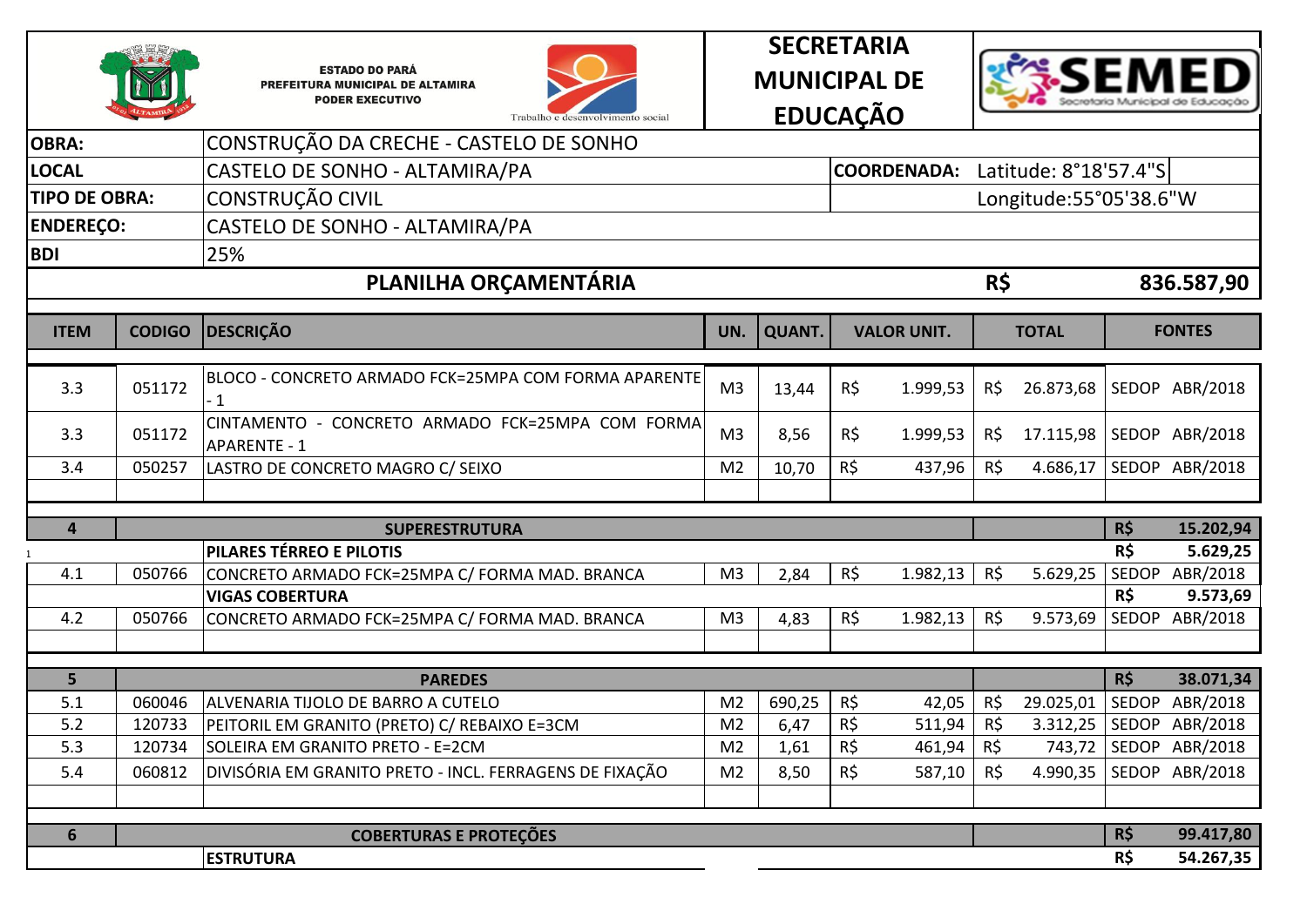







| <b>OBRA:</b>         |               | CONSTRUÇÃO DA CRECHE - CASTELO DE SONHO                                                             |                |               |                    |          |                        |     |                 |
|----------------------|---------------|-----------------------------------------------------------------------------------------------------|----------------|---------------|--------------------|----------|------------------------|-----|-----------------|
| <b>LOCAL</b>         |               | CASTELO DE SONHO - ALTAMIRA/PA                                                                      |                |               | <b>COORDENADA:</b> |          | Latitude: 8°18'57.4"S  |     |                 |
| <b>TIPO DE OBRA:</b> |               | <b>CONSTRUÇÃO CIVIL</b>                                                                             |                |               |                    |          | Longitude:55°05'38.6"W |     |                 |
| <b>ENDEREÇO:</b>     |               | CASTELO DE SONHO - ALTAMIRA/PA                                                                      |                |               |                    |          |                        |     |                 |
| <b>BDI</b>           |               | 25%                                                                                                 |                |               |                    |          |                        |     |                 |
|                      |               | PLANILHA ORÇAMENTÁRIA                                                                               |                |               |                    | R\$      |                        |     |                 |
|                      |               |                                                                                                     |                |               |                    |          |                        |     | 836.587,90      |
| <b>ITEM</b>          | <b>CODIGO</b> | <b>DESCRIÇÃO</b>                                                                                    | UN.            | <b>QUANT.</b> | <b>VALOR UNIT.</b> |          | <b>TOTAL</b>           |     | <b>FONTES</b>   |
|                      |               |                                                                                                     |                |               |                    |          |                        |     |                 |
| 6.1                  | 070051        | ESTRUTURA EM MAD. LEI P/ TELHA DE BARRO - PÇ.APARELHADA                                             | M <sub>2</sub> | 685,54        | $R\zeta$<br>74,48  | R\$      | 51.059,02              |     | SEDOP ABR/2018  |
| 6.2                  | 080300        | IMUNIZAÇÃO P/MADEIRA C/CARBOLINEUM                                                                  | M <sub>2</sub> | 685,54        | R\$<br>4,68        | R\$      | 3.208,33               |     | SEDOP ABR/2018  |
|                      |               | <b>TELHAMENTO</b>                                                                                   |                |               |                    |          |                        | R\$ | 41.495,74       |
| 6.3                  | 070049        | COBERTURA - TELHA DE BARRO PAULISTA OU PLANATEX                                                     | M <sub>2</sub> | 685,54        | R\$<br>60,53       | R\$      | 41.495,74              |     | SEDOP ABR/2018  |
|                      |               | <b>CUMEEIRAS / RINCÕES / ESPIGÃO</b>                                                                |                |               |                    |          |                        | R\$ | 558,90          |
| 6.4                  | 070287        | <b>CUMEEIRA DE BARRO</b>                                                                            | M              | 30,00         | R\$<br>18,63       | $R\zeta$ | 558,90                 |     | SEDOP ABR/2018  |
|                      |               | <b>DRENAGEM</b>                                                                                     |                |               |                    |          |                        | R\$ | 3.095,82        |
| 6.5                  | 070316        | CALHA EM PVC (1/2 CANA D= 100MM)                                                                    | M              | 60,00         | R\$<br>47,47       | R\$      | 2.848,20               |     | SEDOP ABR/2018  |
| 6.6                  | 180592        | DESCIDA EM PVC RIGIDO SOLDAVEL - 100MM                                                              | M              | 6,40          | R\$<br>38,69       | R\$      | 247,62                 |     | SEDOP ABR/2018  |
|                      |               |                                                                                                     |                |               |                    |          |                        |     |                 |
| $\overline{7}$       |               | <b>IMPERMEABILIZAÇÃO</b>                                                                            |                |               |                    |          |                        | R\$ | 7.078,63        |
| 7.1                  | 74106/1       | IMPERMEABILIZACAO DE ESTRUTURAS ENTERRADAS, COM TINTA<br>ASFALTICA, DUAS DEMAOS.                    | M <sub>2</sub> | 85,80         | $R\zeta$<br>8,74   | R\$      | 749,89                 |     | SINAPI MAR/2018 |
| 7.2                  | 73872/1       | IMPERMEABILIZAÇÃO REBAIXOS<br><b>BANHO</b><br>/COZINHA<br>(TINTA<br><b>ASFALTICA) - DUAS DEMAOS</b> | M <sub>2</sub> | 231,06        | R\$<br>27,39       | R\$      | 6.328,73               |     | SINAPI MAR/2018 |
|                      |               |                                                                                                     |                |               |                    |          |                        |     |                 |
|                      |               |                                                                                                     |                |               |                    |          |                        |     |                 |
| 8                    |               | <b>INSTALAÇÕES ELÉTRICAS</b>                                                                        |                |               |                    |          |                        | R\$ | 62.198,38       |
| 8.1                  | 170701        | PONTO DE FORÇA (TUBUL., FIAÇÃO E DISJUNTOR) ACIMA DE 200W                                           | Pt             | 66,00         | R\$<br>308,06      | R\$      | 20.331,96              |     | SEDOP ABR/2018  |
| 8.2                  | 170081        | PONTO DE LUZ / FORÇA (C/TUBUL., CX. E FIAÇAO) ATE 200W                                              | Pt             | 35,00         | $R\zeta$<br>155,37 | R\$      | 5.437,95               |     | SEDOP ABR/2018  |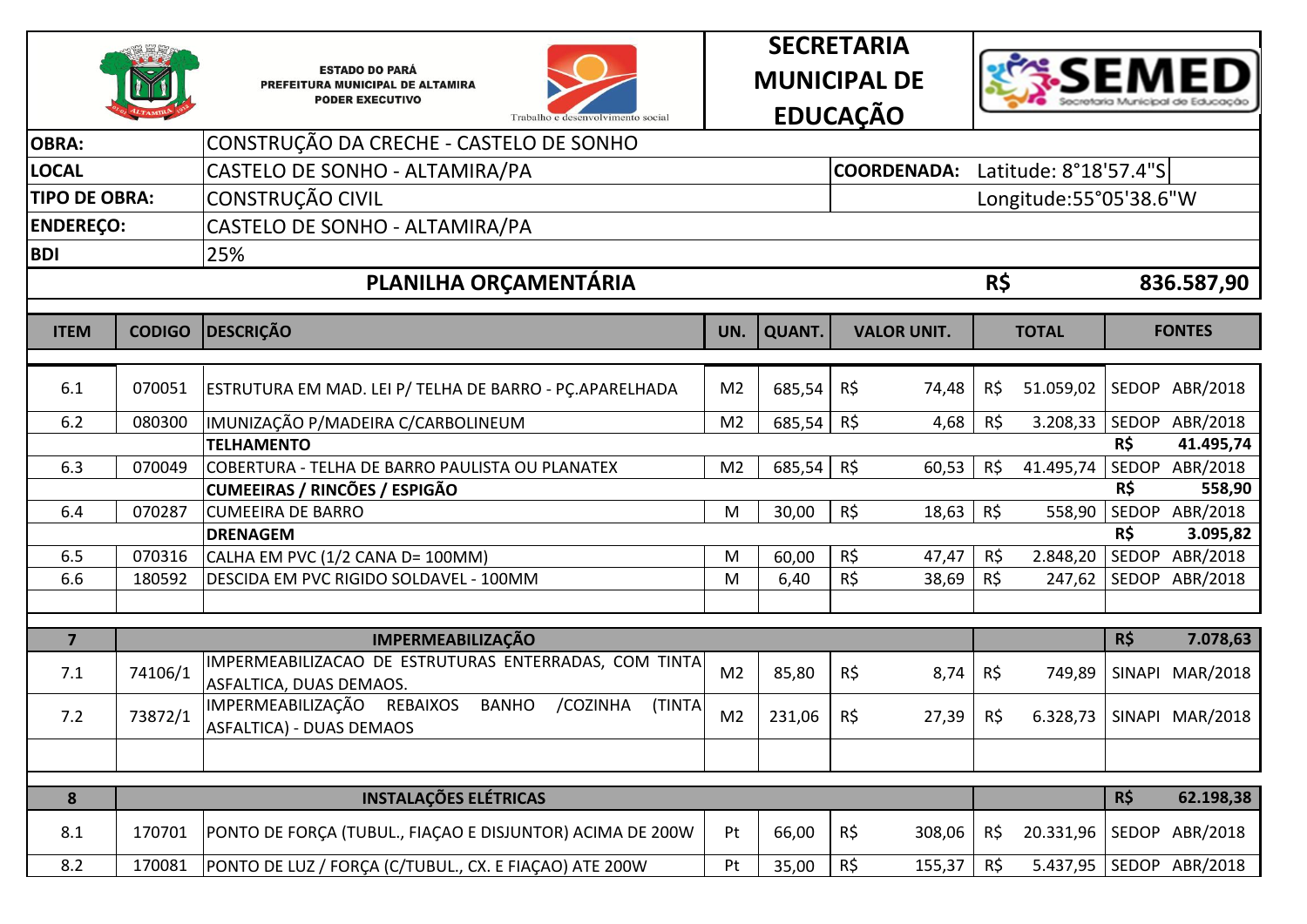







| <b>OBRA:</b>         |               | CONSTRUÇÃO DA CRECHE - CASTELO DE SONHO                                                                                                                                                                                            |                |               |          |                    |          |                        |     |                         |
|----------------------|---------------|------------------------------------------------------------------------------------------------------------------------------------------------------------------------------------------------------------------------------------|----------------|---------------|----------|--------------------|----------|------------------------|-----|-------------------------|
| <b>LOCAL</b>         |               | CASTELO DE SONHO - ALTAMIRA/PA                                                                                                                                                                                                     |                |               |          | <b>COORDENADA:</b> |          | Latitude: 8°18'57.4"S  |     |                         |
| <b>TIPO DE OBRA:</b> |               | CONSTRUÇÃO CIVIL                                                                                                                                                                                                                   |                |               |          |                    |          | Longitude:55°05'38.6"W |     |                         |
| <b>ENDEREÇO:</b>     |               | CASTELO DE SONHO - ALTAMIRA/PA                                                                                                                                                                                                     |                |               |          |                    |          |                        |     |                         |
| <b>BDI</b>           |               | 25%                                                                                                                                                                                                                                |                |               |          |                    |          |                        |     |                         |
|                      |               | PLANILHA ORÇAMENTÁRIA                                                                                                                                                                                                              |                |               |          |                    | R\$      |                        |     | 836.587,90              |
| <b>ITEM</b>          | <b>CODIGO</b> | <b>DESCRIÇÃO</b>                                                                                                                                                                                                                   | UN.            | <b>QUANT.</b> |          | <b>VALOR UNIT.</b> |          | <b>TOTAL</b>           |     | <b>FONTES</b>           |
| 8.3                  | 230262        | PONTO DE AR CONDICIONADO:<br>INSTALAÇÃO ELÉTRICA (RESPEITANDO OS PARÂMETROS TÉCNICOS<br>EXIGIDO PELO MANUAL DO FABRICANTE, COLOCAÇÃO DE<br>DISJUNTO JUNTO A CADA APARELHO INCLUINDO CAIXA DE<br>PROTEÇÃO DO DISJUNTOR COM TOMADA). | Pt             | 9,00          | R\$      | 310,76             | R\$      | 2.796,84               |     | SEDOP ABR/2018          |
| 8.4                  | 231084        | PONTO DE DRENO P/ SPLIT (10M)                                                                                                                                                                                                      | Pt             | 9,00          | $R\zeta$ | 127,65             | $R\zeta$ | 1.148,85               |     | SEDOP ABR/2018          |
| 8.5                  | 170386        | CENTRO DE DISTRIBUIÇÃO P/32 DISJUNTORES (C/BARRAMENTO)                                                                                                                                                                             | <b>UN</b>      | 2,00          | R\$      | 694,20             | $R\zeta$ | 1.388,40               |     | SEDOP ABR/2018          |
| 8.6                  | 170326        | DISJUNTOR 1P - 10 A 30A - PADRÃO DIN                                                                                                                                                                                               | <b>UN</b>      | 20,00         | $R\zeta$ | 17,12              | R\$      | 342,40                 |     | SEDOP ABR/2018          |
| 8.7                  | 170362        | DISJUNTOR 2P - 15 A 50A - PADRÃO DIN                                                                                                                                                                                               | <b>UN</b>      | 14,00         | $R\zeta$ | 52,23              | R\$      |                        |     | 731,22   SEDOP ABR/2018 |
| 8.8                  | 170388        | DISJUNTOR 3P - 15 A 50A - PADRÃO DIN                                                                                                                                                                                               | <b>UN</b>      | 2,00          | R\$      | 72,35              | R\$      | 144,70                 |     | SEDOP ABR/2018          |
| 8.9                  | 170978        | LUMINÁRIA C/ LÂMP DE EMERGÊNCIA DE 12 HS, TOMADA E<br>PONTO DE FORÇA.                                                                                                                                                              | <b>UN</b>      | 15,00         | $R\zeta$ | 50,38              | R\$      | 755,70                 |     | SEDOP ABR/2018          |
| 8.10                 | 170892        | DISJUNTOR 10 DR 2P-25A 10 MA - PADRÃO DIN                                                                                                                                                                                          | <b>UN</b>      | 2,00          | R\$      | 164,83             | R\$      | 329,66                 |     | SEDOP ABR/2018          |
| 8.11                 | 170677        | SUBESTAÇÃO AÉREA C/ TRANSFORMADOR 45 KVA (INCL.POSTE,<br><b>ACESSORIOS E</b>                                                                                                                                                       | <b>UN</b>      | 1,00          | R\$      | 28.790,70          | R\$      | 28.790,70              |     | SEDOP ABR/2018          |
|                      |               |                                                                                                                                                                                                                                    |                |               |          |                    |          |                        |     |                         |
| 9                    |               | SISTEMA DE PROTEÇÃO CONTRA DESCARGAS ATMOSFÉRICAS (SPDA) E MALHA DE ATERRAMENTO                                                                                                                                                    |                |               |          |                    |          |                        | R\$ | 23.384,27               |
| 9.1                  | 030010        | ESCAVAÇÃO MANUAL ATE 1.50M DE PROFUNDIDADE                                                                                                                                                                                         | M <sub>3</sub> | 13,00         | R\$      | 34,05              | R\$      | 442,65                 |     | SEDOP ABR/2018          |
| 9.2                  | 030011        | ATERRO C/ MATERIAL FORA DA OBRA, INCL. APILOAMENTO                                                                                                                                                                                 | M <sub>3</sub> | 13,00         | R\$      | 79,74              | R\$      |                        |     | 1.036,62 SEDOP ABR/2018 |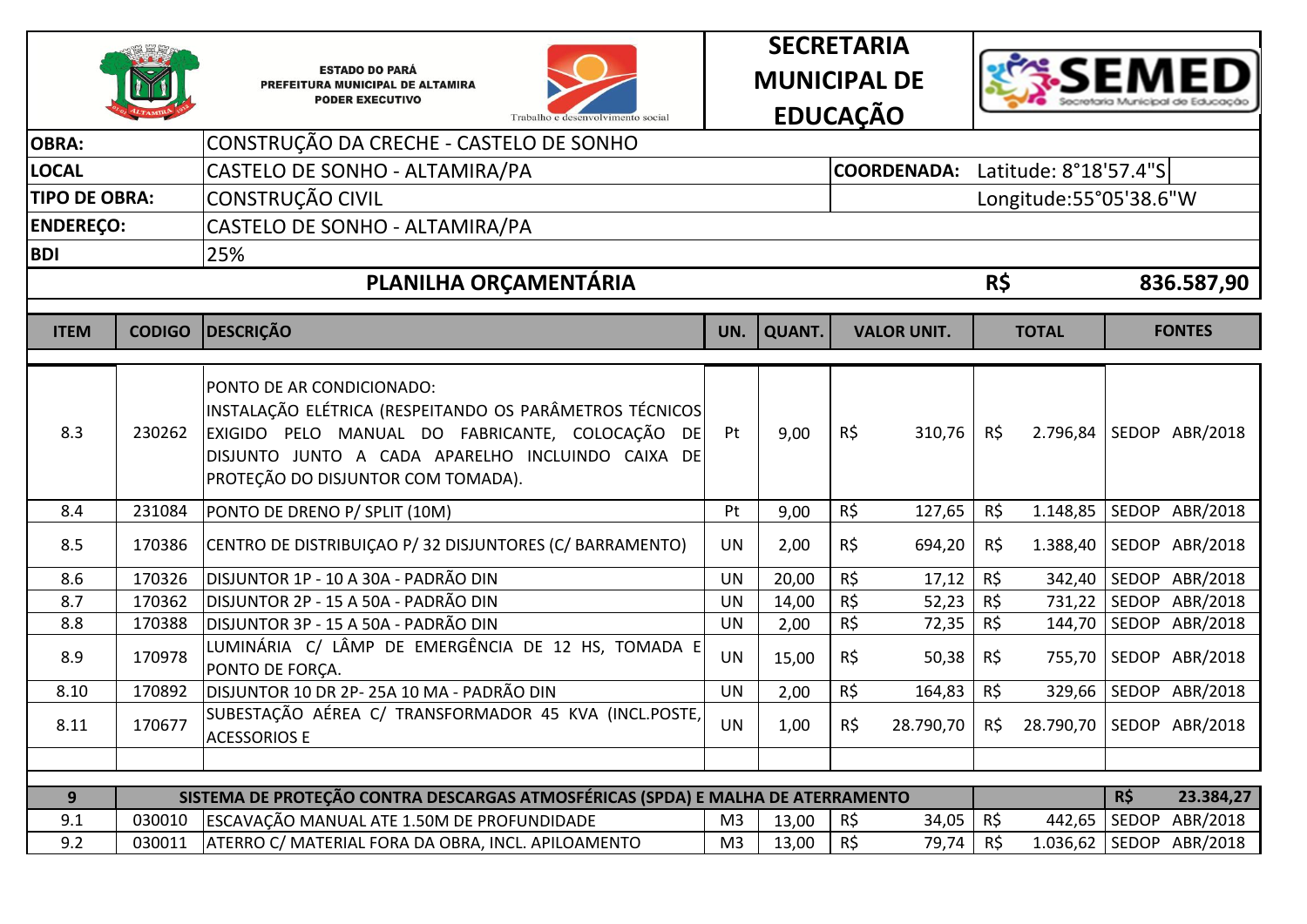







| <b>OBRA:</b>         |               | CONSTRUÇÃO DA CRECHE - CASTELO DE SONHO                                                                                                                 |           |               |                    |          |                        |                 |
|----------------------|---------------|---------------------------------------------------------------------------------------------------------------------------------------------------------|-----------|---------------|--------------------|----------|------------------------|-----------------|
| <b>LOCAL</b>         |               | CASTELO DE SONHO - ALTAMIRA/PA                                                                                                                          |           |               | <b>COORDENADA:</b> |          | Latitude: 8°18'57.4"S  |                 |
| <b>TIPO DE OBRA:</b> |               | CONSTRUÇÃO CIVIL                                                                                                                                        |           |               |                    |          | Longitude:55°05'38.6"W |                 |
| <b>ENDEREÇO:</b>     |               | CASTELO DE SONHO - ALTAMIRA/PA                                                                                                                          |           |               |                    |          |                        |                 |
| <b>BDI</b>           |               | 25%                                                                                                                                                     |           |               |                    |          |                        |                 |
|                      |               | PLANILHA ORÇAMENTÁRIA                                                                                                                                   |           |               |                    | R\$      |                        | 836.587,90      |
|                      |               |                                                                                                                                                         |           |               |                    |          |                        |                 |
| <b>ITEM</b>          | <b>CODIGO</b> | <b>DESCRICÃO</b>                                                                                                                                        | UN.       | <b>QUANT.</b> | <b>VALOR UNIT.</b> |          | <b>TOTAL</b>           | <b>FONTES</b>   |
|                      |               | CONECTOR METALICO TIPO PARAFUSO FENDIDO (SPLIT BOLT),                                                                                                   |           |               |                    |          |                        |                 |
| 9.3                  | 011855        | PARA CABOS ATE 70 MM2                                                                                                                                   | <b>UN</b> | 45,00         | $R\zeta$<br>7,49   | R\$      | 337,05                 | SINAPI MAR/2018 |
| 9.4                  |               | Presilha p/ cabo de cobre 35 mm <sup>2</sup>                                                                                                            | <b>UN</b> | 150,00        | $R\zeta$<br>18,58  | R\$      | 2.787,00               | <b>MERCADO</b>  |
| 9.5                  | 171272        | CABO DE COBRE NÚ 35MM <sup>2</sup>                                                                                                                      | M         | 350,00        | R\$<br>19,05       | R\$      | 6.667,50               | SEDOP ABR/2018  |
| 9.6                  | 171273        | CABO DE COBRE NÚ 50MM <sup>2</sup>                                                                                                                      | M         | 80,00         | $R\zeta$<br>27,37  | R\$      | 2.189,60               | SEDOP ABR/2018  |
| 9.7                  | 011855        | CONECTOR METALICO TIPO PARAFUSO FENDIDO (SPLIT BOLT),<br>PARA CABOS ATE 70 MM2                                                                          | <b>UN</b> | 40,00         | R\$<br>7,49        | R\$      | 299,60                 | SINAPI MAR/2018 |
| 9.8                  | 000393        | ABRACADEIRA EM ACO PARA AMARRACAO DE ELETRODUTOS, TIPO<br>D, COM 1" E PARAFUSO DE FIXACAO                                                               | <b>UN</b> | 125,00        | $R\zeta$<br>1,00   | R\$      | 125,00                 | SINAPI MAR/2018 |
| 9.9                  |               | KIT COM PARAFUSO INOX M6 X 45 MM, BUCHA NYLON Nº 8 E<br>ARRUELA LISA INOX Ø 1/4" - PARA FIXADOR UNIVERSAL                                               | <b>UN</b> | 35,00         | $R\zeta$<br>5,00   | R\$      | 175,00                 | <b>MERCADO</b>  |
| 9.10                 | 170078        | ELETRODUTO PVC DE 1"                                                                                                                                    | M         | 35,00         | $R\zeta$<br>8,47   | $R\zeta$ | 296,45                 | SEDOP ABR/2018  |
| 9.11                 | 034643        | CAIXA INSPECAO EM POLIETILENO PARA ATERRAMENTO E PARA<br>RAIOS DIAMETRO = 300 MM                                                                        | <b>UN</b> | 10,00         | $R\zeta$<br>11,06  | R\$      | 110,60                 | SINAPI MAR/2018 |
| 9.12                 | 011855        | CONECTOR METALICO TIPO PARAFUSO FENDIDO (SPLIT BOLT),<br>PARA CABOS ATE 70 MM2                                                                          | <b>UN</b> | 45,00         | R\$<br>7,49        | R\$      | 337,05                 | SINAPI MAR/2018 |
| 9.13                 | 007571        | <b>AEREO</b><br><b>EM</b><br><b>ACO</b><br><b>GALVANIZADO</b><br>5/16"<br>TERMINAL<br><b>DN</b><br>COMPRIMENTO DE 350MM, COM BASE DE FIXACAO HORIZONTAL | <b>UN</b> | 45,00         | $R\zeta$<br>8,81   | R\$      | 396,45                 | SINAPI MAR/2018 |
| 9.14                 | 171065        | SUPORTE ISOLADO C/ BRAÇADEIRA P/ PARA RAIO                                                                                                              | <b>UN</b> | 160,00        | R\$<br>35,98       | R\$      | 5.756,80               | SEDOP ABR/2018  |
| 9.15                 | 171165        | HASTE DE AÇO COBREADA 5/8"X3,0M C/ CONECTOR                                                                                                             | <b>UN</b> | 10,00         | $R\zeta$<br>75,65  | $R\zeta$ | 756,50                 | SEDOP ABR/2018  |
| 9.16                 | 170876        | CAIXA DE INSPEÇÃO EM POLIPROPILENO EMBUTIDA NO SOLO - $\emptyset$<br>30 X 40 CM, C/ TAMPA DE FERRO FUNDIDO                                              | <b>UN</b> | 10,00         | R\$<br>65,69       | R\$      | 656,90                 | SEDOP ABR/2018  |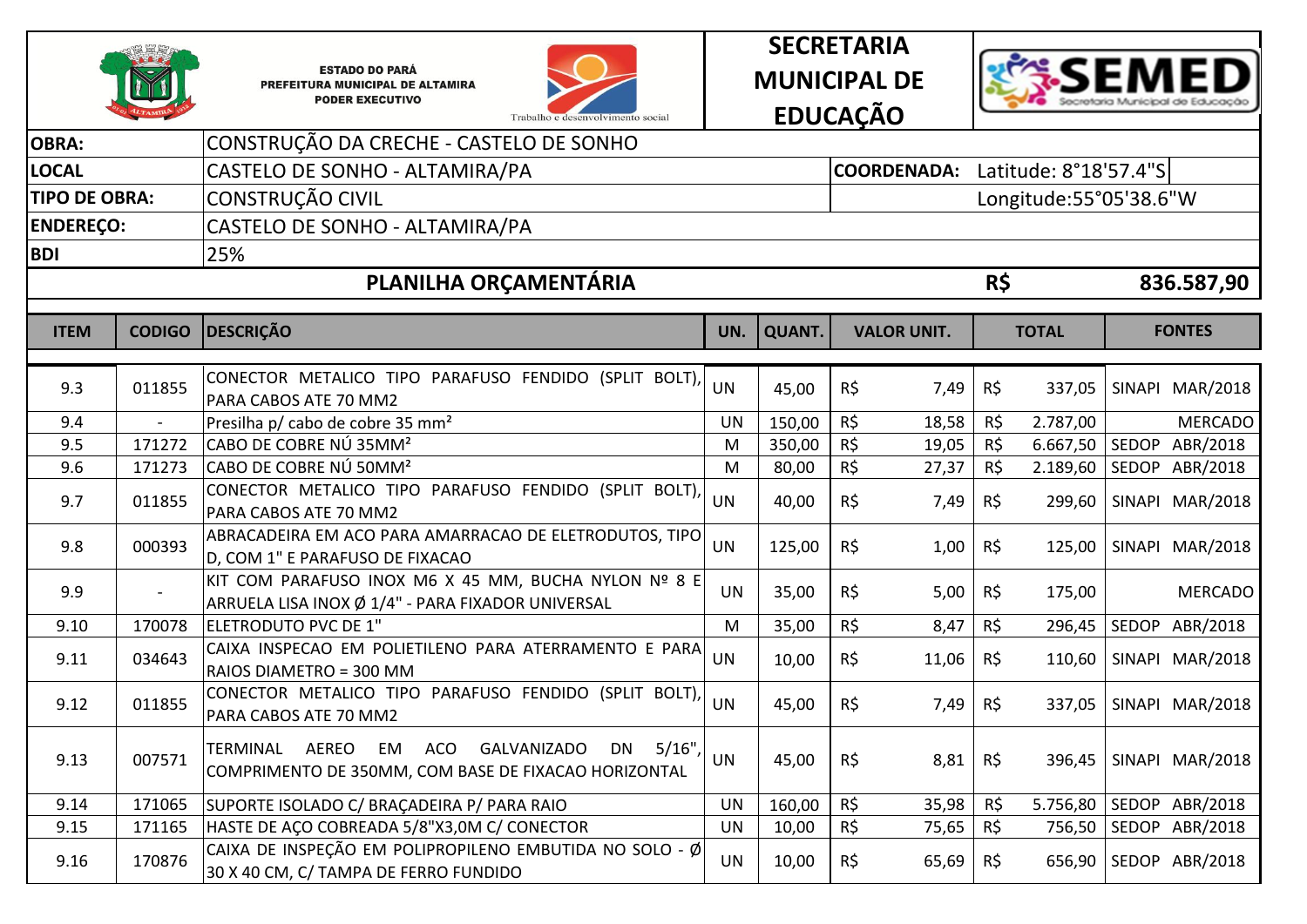







| <b>OBRA:</b>         |               | CONSTRUÇÃO DA CRECHE - CASTELO DE SONHO                        |           |               |                 |                                   |     |                        |       |                           |
|----------------------|---------------|----------------------------------------------------------------|-----------|---------------|-----------------|-----------------------------------|-----|------------------------|-------|---------------------------|
| <b>LOCAL</b>         |               | CASTELO DE SONHO - ALTAMIRA/PA                                 |           |               |                 | COORDENADA: Latitude: 8°18'57.4"S |     |                        |       |                           |
| <b>TIPO DE OBRA:</b> |               | CONSTRUÇÃO CIVIL                                               |           |               |                 |                                   |     | Longitude:55°05'38.6"W |       |                           |
| <b>ENDEREÇO:</b>     |               | CASTELO DE SONHO - ALTAMIRA/PA                                 |           |               |                 |                                   |     |                        |       |                           |
| <b>BDI</b>           |               | 25%                                                            |           |               |                 |                                   |     |                        |       |                           |
|                      |               | PLANILHA ORÇAMENTÁRIA                                          |           |               |                 |                                   | R\$ |                        |       | 836.587,90                |
|                      |               |                                                                |           |               |                 |                                   |     |                        |       |                           |
| <b>ITEM</b>          | <b>CODIGO</b> | <b>DESCRIÇÃO</b>                                               | UN.       | <b>QUANT.</b> |                 | <b>VALOR UNIT.</b>                |     | <b>TOTAL</b>           |       | <b>FONTES</b>             |
| 9.17                 | 171299        | PONTO DE SOLDA EXOTÉRMICA                                      | <b>UN</b> | 25,00         | R\$             | 26,54                             | R\$ |                        |       | 663,50 SEDOP ABR/2018     |
|                      |               | CAIXA DE EQUALIZAÇÃO 20 X 20 CM - C/ BARRAMENTO DE COBRE       |           |               |                 |                                   |     |                        |       |                           |
| 9.18                 |               | 150 X 150 X 6,3MM, ISOLADORES BT, TERMINAIS E TAMPA VEDADA     | <b>UN</b> | 1,00          | R\$             | 350,00                            | R\$ | 350,00                 |       | <b>MERCADO</b>            |
|                      |               | <b>COM ATERRAMENTO</b>                                         |           |               |                 |                                   |     |                        |       |                           |
|                      |               |                                                                |           |               |                 |                                   |     |                        |       |                           |
| 10                   |               | <b>INSTALAÇÕES HIDRÁULICAS</b>                                 |           |               |                 |                                   |     |                        | R\$   | 30.840,52                 |
| 10.1                 | 180680        | CAIXA EM ALVENARIA DE 40X40X40CM C/ TPO. CONCRETO              | <b>UN</b> | 8,00          | R\$             | 177,12                            | R\$ | 1.416,96               | SEDOP | ABR/2018                  |
| 10.2                 | 180214        | PONTO DE ESGOTO (INCL. TUBOS, CONEXOES, CX. E RALOS)           | Pt        | 21,00         | R\$             | 262,78                            | R\$ |                        |       | 5.518,38 SEDOP ABR/2018   |
| 10.3                 | 180299        | PONTO DE AGUA (INCL. TUBOS E CONEXOES)                         | Pt        | 21,00         | $R\zeta$        | 289,55                            | R\$ | 6.080,55               |       | SEDOP ABR/2018            |
| 10.4                 | 181504        | RESERVATÓRIO EM FIBRA DE VIDRO 3.000 L                         | <b>UN</b> | 1,00          | $R\overline{S}$ | 1.376,05                          | R\$ |                        |       | 1.376,05 SEDOP ABR/2018   |
| 10.5                 | 180549        | FOSSA SEPTICA EM CONCRETO ARMADO - CAP=100 PESSOAS             | <b>UN</b> | 1,00          | $R\zeta$        | 7.883,29                          | R\$ | 7.883,29               |       | SEDOP ABR/2018            |
| 10.6                 | 180541        | SUMIDOURO EM ALVENARIA C/ TPO.EM CONCRETO - CAP=100<br>PESSOAS | <b>UN</b> | 1,00          | R\$             | 3.498,50                          | R\$ | 3.498,50               |       | SEDOP ABR/2018            |
| 10.7                 | 190529        | BEBEDOURO AÇO INOX C/4 TORNEIRAS E FILTRO (DET.5)              | <b>UN</b> | 1,00          | $R\zeta$        | 3.009,22                          | R\$ | 3.009,22               |       | SEDOP ABR/2018            |
| 10.8                 | 190097        | TORNEIRA CROMADA DE 1/2" P/ JARDIM                             | <b>UN</b> | 1,00          | $R\zeta$        | 45,61                             | R\$ | 45,61                  |       | SEDOP ABR/2018            |
| 10.9                 | 250672        | TORRE P/ CAIXA D'AGUA H=4.0M (ALVENARIA)                       | <b>UN</b> | 1,00          | R\$             | 2.011,96                          | R\$ |                        |       | 2.011,96   SEDOP ABR/2018 |
|                      |               |                                                                |           |               |                 |                                   |     |                        |       |                           |
| 11                   |               | <b>REDE DE LOGICA</b>                                          |           |               |                 |                                   |     |                        | R\$   | 4.652,59                  |
| 11.1                 | 171526        | <b>RACK 19" 570MM 36U</b>                                      | <b>UN</b> | 1,00          | R\$             | 2.542,80                          | R\$ | 2.542,80               |       | SEDOP ABR/2018            |
| 11.2                 | 210083        | PONTO P/ TELEFONE(C/ELETRODUTO, CX., FIAÇAO E TOMADA)          | Pt        | 4,00          | R\$             | 84,93                             | R\$ | 339,72                 |       | SEDOP ABR/2018            |
| 11.3                 | 170683        | PONTO DE LOGICA - UTP (INCL. ELETR., CABO E CONECTOR)          | Pt        | 4,00          | R\$             | 338,33                            | R\$ |                        |       | 1.353,32 SEDOP ABR/2018   |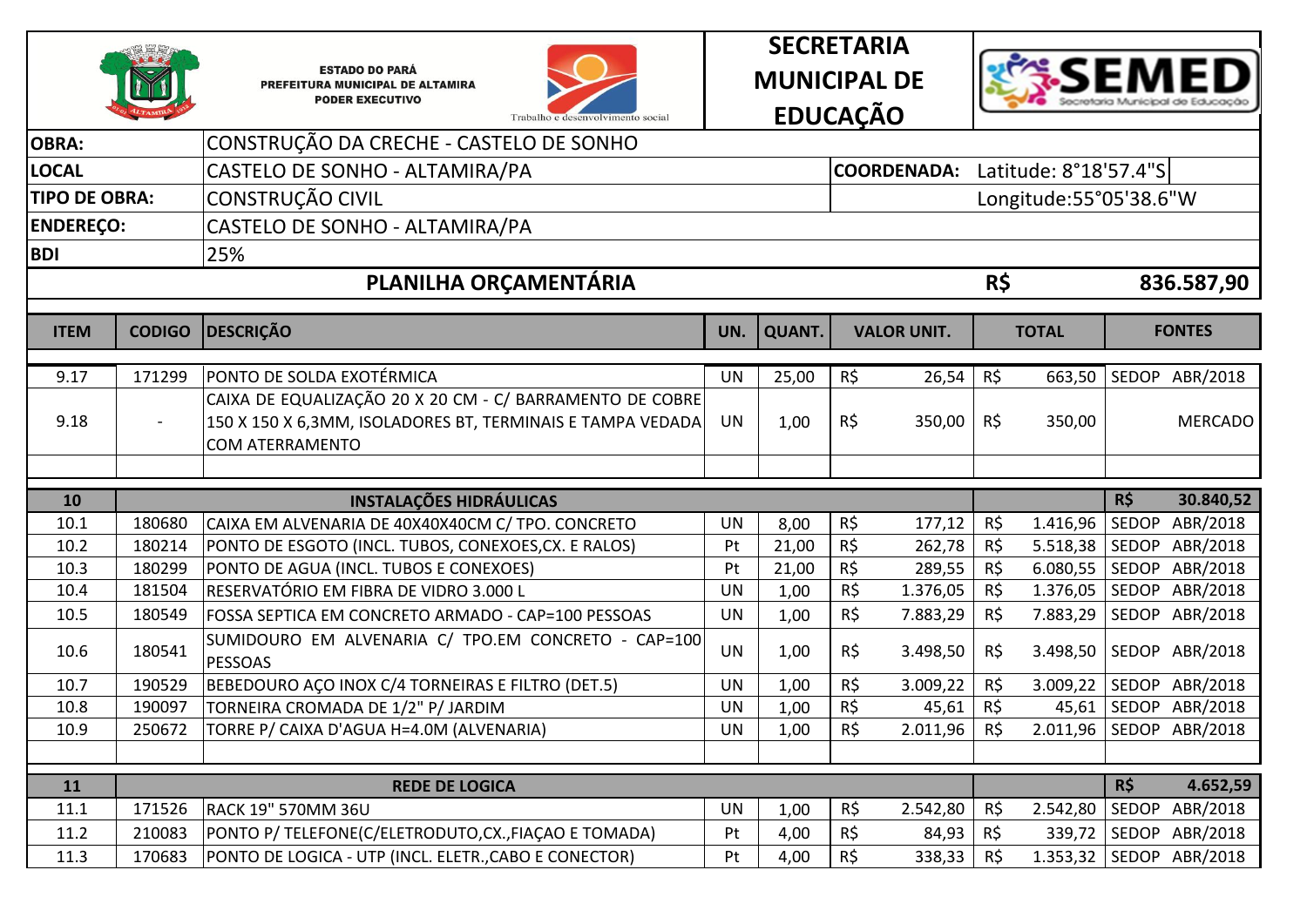







| <b>OBRA:</b>         |               | CONSTRUÇÃO DA CRECHE - CASTELO DE SONHO                                                       |           |               |     |                    |     |                        |                 |
|----------------------|---------------|-----------------------------------------------------------------------------------------------|-----------|---------------|-----|--------------------|-----|------------------------|-----------------|
| <b>LOCAL</b>         |               | CASTELO DE SONHO - ALTAMIRA/PA                                                                |           |               |     | <b>COORDENADA:</b> |     | Latitude: 8°18'57.4"S  |                 |
| <b>TIPO DE OBRA:</b> |               | <b>CONSTRUÇÃO CIVIL</b>                                                                       |           |               |     |                    |     | Longitude:55°05'38.6"W |                 |
| <b>ENDEREÇO:</b>     |               | CASTELO DE SONHO - ALTAMIRA/PA                                                                |           |               |     |                    |     |                        |                 |
| <b>BDI</b>           |               | 25%                                                                                           |           |               |     |                    |     |                        |                 |
|                      |               | PLANILHA ORÇAMENTÁRIA                                                                         |           |               |     |                    | R\$ |                        | 836.587,90      |
|                      |               |                                                                                               |           |               |     |                    |     |                        |                 |
|                      |               |                                                                                               |           |               |     |                    |     |                        |                 |
| <b>ITEM</b>          | <b>CODIGO</b> | DESCRIÇÃO                                                                                     | UN.       | <b>QUANT.</b> |     | <b>VALOR UNIT.</b> |     | <b>TOTAL</b>           | <b>FONTES</b>   |
|                      |               |                                                                                               |           |               |     |                    |     |                        |                 |
| 11.4                 | 039596        | $\mid$ PATCH PANEL, 24 PORTAS, CATEGORIA 6, COM RACKS DE 19" E 1 U $\mid$<br><b>DE ALTURA</b> | <b>UN</b> | 1,00          | R\$ | 286,71             | R\$ | 286,71                 | SINAPI MAR/2018 |
| 11.5                 | 039606        | PATCH CORD, CATEGORIA 6, EXTENSAO DE 1,50 M                                                   | UN        | 4,00          | R\$ | 15,14              | R\$ | 60,56                  | SINAPI MAR/2018 |
| 11.6                 | 039607        | PATCH CORD, CATEGORIA 6, EXTENSAO DE 2,50 M                                                   | UN        | 4,00          | R\$ | 17,37              | R\$ | 69,48                  | SINAPI MAR/2018 |
|                      |               |                                                                                               |           |               |     |                    |     |                        |                 |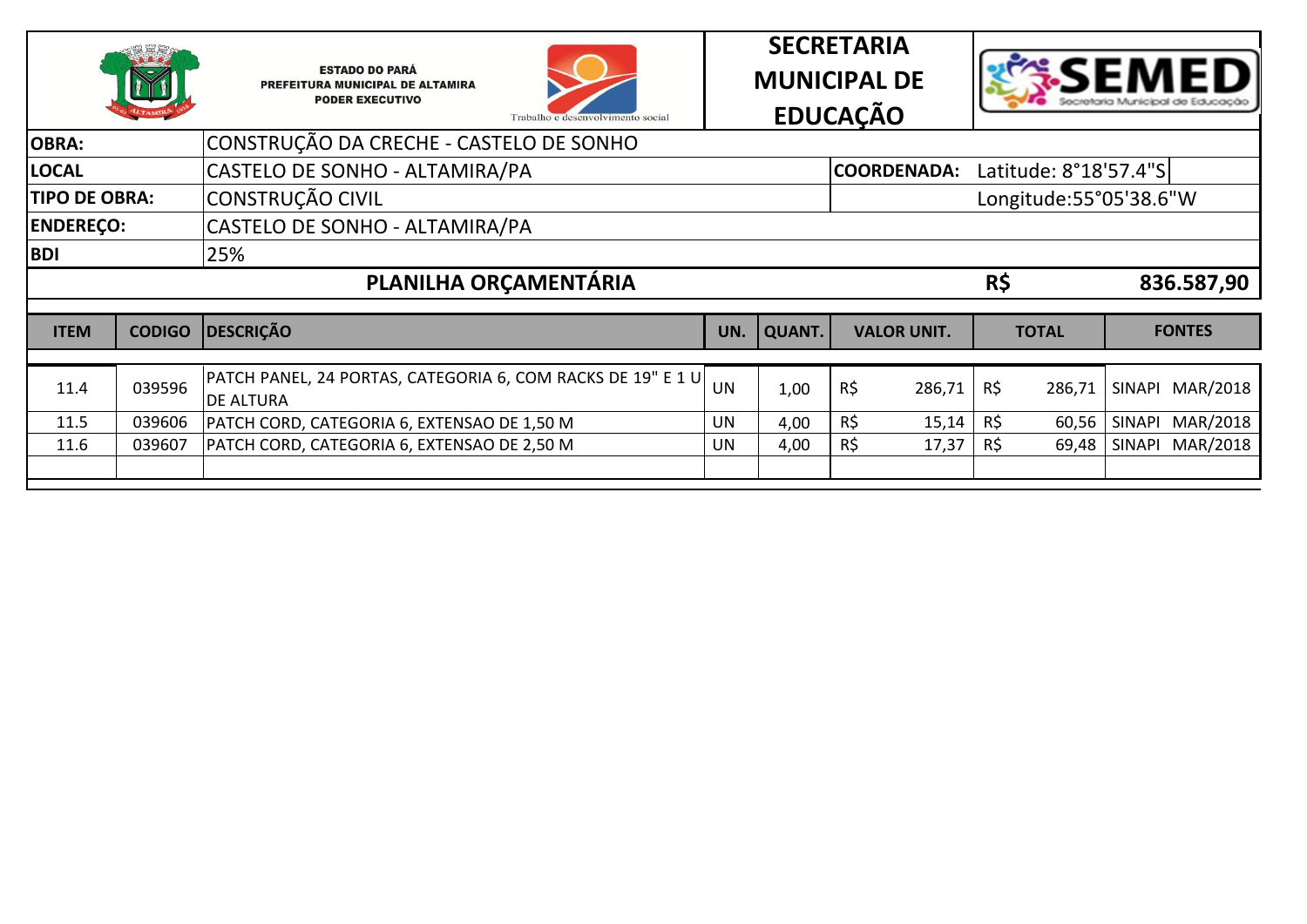







| <b>OBRA:</b>         |               | CONSTRUÇÃO DA CRECHE - CASTELO DE SONHO                                                                                                                                                                                                                                                                                                                                                |                |               |                                   |          |                        |     |                          |
|----------------------|---------------|----------------------------------------------------------------------------------------------------------------------------------------------------------------------------------------------------------------------------------------------------------------------------------------------------------------------------------------------------------------------------------------|----------------|---------------|-----------------------------------|----------|------------------------|-----|--------------------------|
| <b>LOCAL</b>         |               | CASTELO DE SONHO - ALTAMIRA/PA                                                                                                                                                                                                                                                                                                                                                         |                |               | COORDENADA: Latitude: 8°18'57.4"S |          |                        |     |                          |
| <b>TIPO DE OBRA:</b> |               | CONSTRUÇÃO CIVIL                                                                                                                                                                                                                                                                                                                                                                       |                |               |                                   |          | Longitude:55°05'38.6"W |     |                          |
| <b>ENDEREÇO:</b>     |               | CASTELO DE SONHO - ALTAMIRA/PA                                                                                                                                                                                                                                                                                                                                                         |                |               |                                   |          |                        |     |                          |
| <b>BDI</b>           |               | 25%                                                                                                                                                                                                                                                                                                                                                                                    |                |               |                                   |          |                        |     |                          |
|                      |               | PLANILHA ORÇAMENTÁRIA                                                                                                                                                                                                                                                                                                                                                                  |                |               |                                   | R\$      |                        |     | 836.587,90               |
| <b>ITEM</b>          | <b>CODIGO</b> | <b>DESCRIÇÃO</b>                                                                                                                                                                                                                                                                                                                                                                       | UN.            | <b>QUANT.</b> | <b>VALOR UNIT.</b>                |          | <b>TOTAL</b>           |     | <b>FONTES</b>            |
| 12                   |               | POÇO ARTESIANO                                                                                                                                                                                                                                                                                                                                                                         |                |               |                                   |          |                        | R\$ | 8.000,00                 |
| 12.1                 |               | <b>CONSTRUÇÃO</b><br>DE<br><b>POCO</b><br>SEMI-ARTESIANO,<br>INCLUINDO:<br>ESCAVAÇÃO, FORNECIMENTO DE BOMBA (VAZÃO MÍNIMA DE<br>3000L/H) E MATERIAIS, VÁLVULAS, SISTEMA DE AUTOMAÇÃO DA<br>BOMBA EM CONJUNTO COM A CAIXA D'ÁGUA, ENTRE OUTROS<br>ELEMENTOS/ EQUIPAMENTOS QUE SEJAM NECESSÁRIOS.<br>EXECUTAR O TESTE DE VERIFICAÇÃO DE VAZÃO E TESTE DE<br>AUTOMAÇÃO DE TODO O SISTEMA. | <b>UN</b>      | 1,00          | $R\zeta$<br>8.000,00              | $R\zeta$ | 8.000,00               |     | <b>MERCADO</b>           |
|                      |               |                                                                                                                                                                                                                                                                                                                                                                                        |                |               |                                   |          |                        |     |                          |
| 13                   |               | <b>PAVIMENTAÇÃO</b>                                                                                                                                                                                                                                                                                                                                                                    |                |               |                                   |          |                        | R\$ | 74.038,53                |
| 13.1                 | 130113        | CIMENTADO LISO E=2CM TRAÇO 1:3                                                                                                                                                                                                                                                                                                                                                         | M <sub>2</sub> | 685,54        | R\$<br>33,26                      | R\$      |                        |     | 22.801,06 SEDOP ABR/2018 |
| 13.2                 | 130119        | LAJOTA CERAMICA - PEI IV - (PADRÃO MÉDIO)                                                                                                                                                                                                                                                                                                                                              | M <sub>2</sub> | 685,54        | R\$<br>67,85                      | R\$      |                        |     | 46.513,89 SEDOP ABR/2018 |
| 13.3                 | 130492        | CALCADA (INCL.ALICERCE, BALDRAME E CONCRETO C/ JUNTA SECA)                                                                                                                                                                                                                                                                                                                             | M <sub>2</sub> | 65,66         | R\$<br>71,94                      | R\$      |                        |     | 4.723,58 SEDOP ABR/2018  |
|                      |               |                                                                                                                                                                                                                                                                                                                                                                                        |                |               |                                   |          |                        |     |                          |
| 14                   |               | <b>ESQUADRIAS</b>                                                                                                                                                                                                                                                                                                                                                                      |                |               |                                   |          |                        | R\$ | 27.956,87                |
| 14.1                 | 091015        | KIT DE PORTA DE MADEIRA PARA VERNIZ, SEMI-OCA (LEVE OU<br>MÉDIA), PADRÃO MÉDIO, 80X210CM, ESPESSURA DE 3,5CM, ITENS<br>INCLUSOS: DOBRADIÇAS, MONTAGEM E INSTALAÇÃO DO BATENTE,<br>SEM FECHADURA - FORNECIMENTO E INSTALAÇÃO. AF 08/2015                                                                                                                                                | <b>UN</b>      | 12,00 R\$     | 618,13                            | R\$      | 7.417,56               |     | SINAPI MAR/2018          |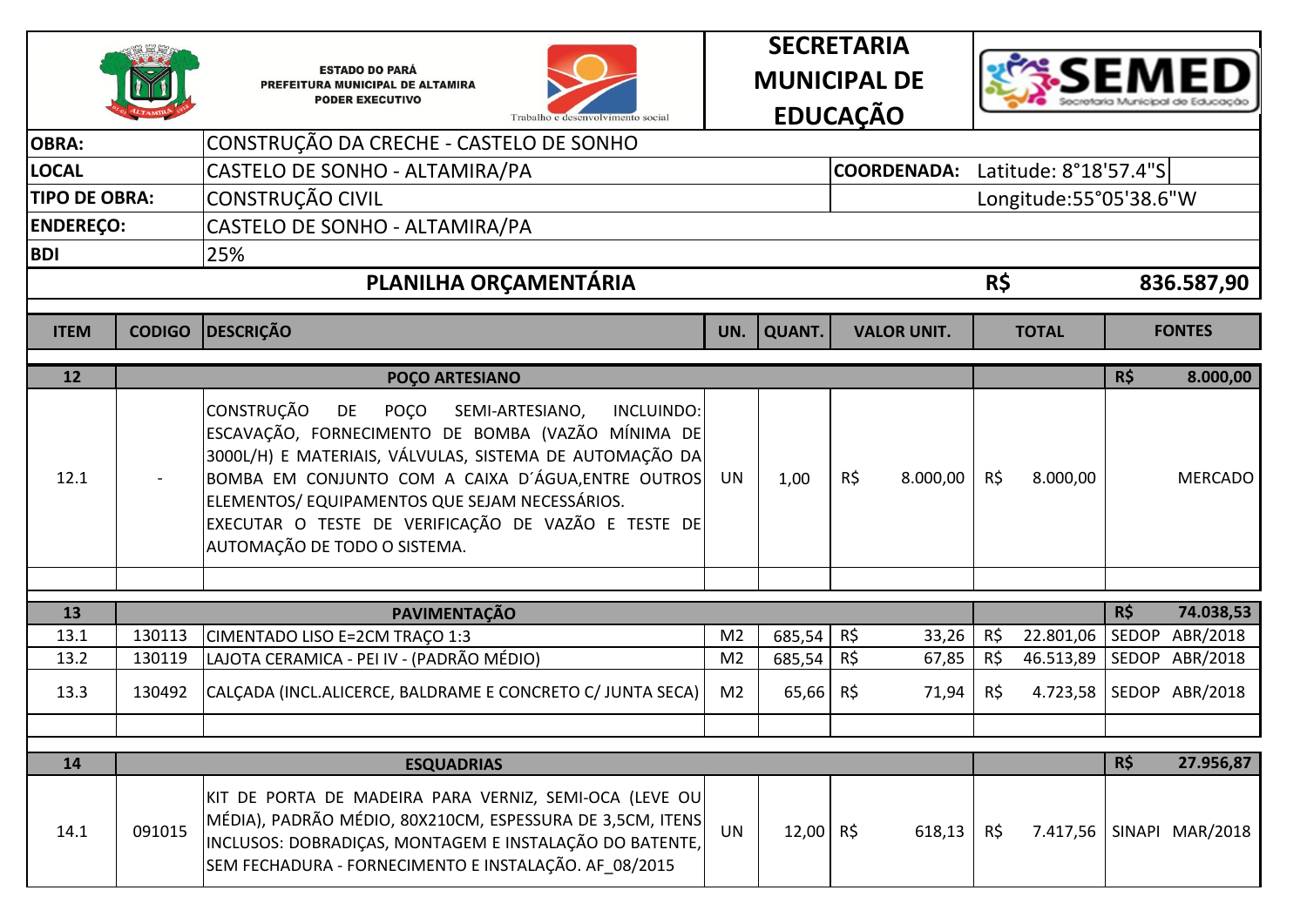







| <b>OBRA:</b>         |               | CONSTRUÇÃO DA CRECHE - CASTELO DE SONHO                                               |                |               |                    |        |          |                        |            |                        |
|----------------------|---------------|---------------------------------------------------------------------------------------|----------------|---------------|--------------------|--------|----------|------------------------|------------|------------------------|
| <b>LOCAL</b>         |               | CASTELO DE SONHO - ALTAMIRA/PA                                                        |                |               | <b>COORDENADA:</b> |        |          | Latitude: 8°18'57.4"S  |            |                        |
| <b>TIPO DE OBRA:</b> |               | CONSTRUÇÃO CIVIL                                                                      |                |               |                    |        |          | Longitude:55°05'38.6"W |            |                        |
| <b>ENDEREÇO:</b>     |               | CASTELO DE SONHO - ALTAMIRA/PA                                                        |                |               |                    |        |          |                        |            |                        |
| <b>BDI</b>           |               | 25%                                                                                   |                |               |                    |        |          |                        |            |                        |
|                      |               | PLANILHA ORÇAMENTÁRIA                                                                 |                |               |                    |        | R\$      |                        |            | 836.587,90             |
|                      |               |                                                                                       |                |               |                    |        |          |                        |            |                        |
| <b>ITEM</b>          | <b>CODIGO</b> | <b>DESCRIÇÃO</b>                                                                      | UN.            | <b>QUANT.</b> | <b>VALOR UNIT.</b> |        |          | <b>TOTAL</b>           |            | <b>FONTES</b>          |
| 14.2                 | 091376        | ESQUADRIA DE ALUM.DE CORRER C/ VIDRO E FERRAGENS                                      | M <sub>2</sub> | 41,00         | R\$                | 464,99 | R\$      | 19.064,59              |            | SEDOP ABR/2018         |
| 14.3                 | 091516        | ESQUADRIA BASCULANTE EM VIDRO TEMPERADO DE 8MM                                        | M <sub>2</sub> | $3,68$ R\$    |                    | 400,74 | R\$      | 1.474,72               |            | SEDOP ABR/2018         |
|                      |               |                                                                                       |                |               |                    |        |          |                        |            |                        |
|                      |               |                                                                                       |                |               |                    |        |          |                        |            |                        |
| 15                   |               | APARELHOS, LOUÇAS, METAIS E ACESSÓRIOS SANITÁRIOS<br><b>BANHEIRO DOS FUNCIONÁRIOS</b> |                |               |                    |        |          |                        | R\$<br>R\$ | 9.996,02<br>2.502,14   |
|                      |               | BACIA SIFONADA C/ CX. DESCARGA ACOPLADA ECOLÓGICA COM                                 |                |               |                    |        |          |                        |            |                        |
| 15.1                 | 190610        | <b>ASSENTO</b>                                                                        | <b>UN</b>      | 2,00          | $R\zeta$           | 604,26 | R\$      | 1.208,52               |            | SEDOP ABR/2018         |
| 15.2                 | 190375        | LAVATORIO DE LOUÇA C/COL., TORNEIRA, SIFAO E VALV.                                    | <b>UN</b>      | 2,00          | $R\zeta$           | 442,51 | R\$      | 885,02                 |            | SEDOP ABR/2018         |
| 15.3                 | 250109        | ESPELHO DE CRISTAL (0,40X0,60M) COM MOLDURA EM ALUMÍNIO                               | <b>UN</b>      | 2,00          | R\$                | 63,83  | R\$      | 127,66                 |            | SEDOP ABR/2018         |
| 15.4                 | 190231        | <b>CHUVEIRO CROMADO</b>                                                               | <b>UN</b>      | 2,00          | $R\zeta$           | 55,92  | $R\zeta$ | 111,84                 |            | SEDOP ABR/2018         |
| 15.5                 | 190691        | DUCHA HIGIENICA CROMADA                                                               | <b>UN</b>      | 2,00          | $R\zeta$           | 84,55  | R\$      | 169,10                 |            | SEDOP ABR/2018         |
|                      |               | <b>BANHEIROS</b>                                                                      |                |               |                    |        |          |                        | R\$        | 5.095,56               |
| 15.6                 | 190610        | BACIA SIFONADA C/ CX. DESCARGA ACOPLADA ECOLÓGICA COM<br><b>ASSENTO</b>               | <b>UN</b>      | 2,00          | $R\zeta$           | 604,26 | R\$      | 1.208,52               |            | SEDOP ABR/2018         |
| 15.7                 | 190610        | BACIA SIFONADA C/ CX. DESCARGA ACOPLADA ECOLÓGICA COM<br><b>ASSENTO</b>               | <b>UN</b>      | 2,00          | $R\zeta$           | 604,26 | R\$      | 1.208,52               |            | SEDOP ABR/2018         |
| 15.8                 | 190691        | DUCHA HIGIENICA CROMADA                                                               | <b>UN</b>      | 2,00          | $R\zeta$           | 84,55  | R\$      | 169,10                 |            | SEDOP ABR/2018         |
| 15.9                 | 190787        | <b>CUBA DE LOUÇA DE EMBUTIR</b>                                                       | <b>UN</b>      | 4,00          | $R\zeta$           | 106,76 | R\$      | 427,04                 |            | SEDOP ABR/2018         |
| 15.10                | 110653        | <b>GRANITO E=2CM</b>                                                                  | M <sub>2</sub> | 1,52          | $R\zeta$           | 293,58 | R\$      | 446,24                 |            | SEDOP ABR/2018         |
| 15.11                | 190231        | <b>CHUVEIRO CROMADO</b>                                                               | <b>UN</b>      | 6,00          | R\$                | 55,92  | R\$      | 335,52                 |            | SEDOP ABR/2018         |
| 15.12                | 190084        | PORTA-TOALHA EM LOUÇA - TUBULAR                                                       | <b>UN</b>      | 2,00          | $R\zeta$           | 39,83  | R\$      |                        |            | 79,66   SEDOP ABR/2018 |
|                      |               |                                                                                       |                |               |                    |        |          |                        |            |                        |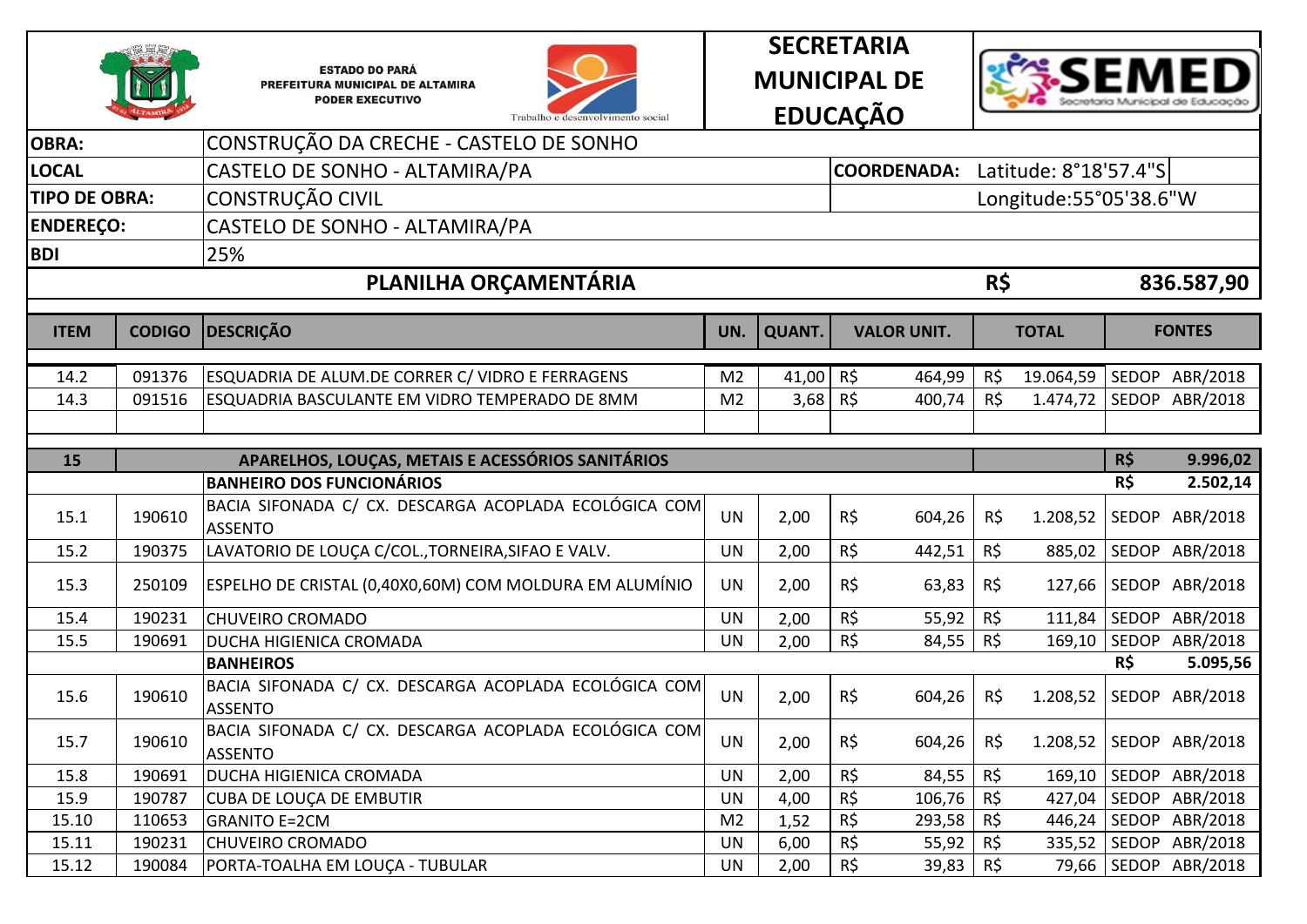







| CONSTRUÇÃO DA CRECHE - CASTELO DE SONHO<br><b>OBRA:</b><br><b>LOCAL</b><br>CASTELO DE SONHO - ALTAMIRA/PA<br><b>CONSTRUÇÃO CIVIL</b><br><b>TIPO DE OBRA:</b><br>CASTELO DE SONHO - ALTAMIRA/PA<br><b>ENDEREÇO:</b><br>25%<br><b>BDI</b><br>PLANILHA ORÇAMENTÁRIA<br><b>DESCRIÇÃO</b><br><b>CODIGO</b><br><b>ITEM</b><br>190088<br>15.13<br>PORTA PAPEL DE LOUÇA<br>190716<br>15.14<br>BARRA EM AÇO INOX (PNE)<br>ESPELHO DE CRISTAL (0,40X0,60M) COM MOLDURA EM ALUMÍNIO<br>15.15<br>250109<br>LAVANDERIA/COZINHA<br>251293<br>15.16<br>TAMPO EM GRANITO VERDE UBATUBA<br>15.17<br>251293<br>PASSA PRATO - TAMPO EM GRANITO VERDE UBATUBA |                |               | COORDENADA: Latitude: 8°18'57.4"S |        |     | Longitude:55°05'38.6"W |     |                |
|-------------------------------------------------------------------------------------------------------------------------------------------------------------------------------------------------------------------------------------------------------------------------------------------------------------------------------------------------------------------------------------------------------------------------------------------------------------------------------------------------------------------------------------------------------------------------------------------------------------------------------------------|----------------|---------------|-----------------------------------|--------|-----|------------------------|-----|----------------|
|                                                                                                                                                                                                                                                                                                                                                                                                                                                                                                                                                                                                                                           |                |               |                                   |        |     |                        |     |                |
|                                                                                                                                                                                                                                                                                                                                                                                                                                                                                                                                                                                                                                           |                |               |                                   |        |     |                        |     |                |
|                                                                                                                                                                                                                                                                                                                                                                                                                                                                                                                                                                                                                                           |                |               |                                   |        |     |                        |     |                |
|                                                                                                                                                                                                                                                                                                                                                                                                                                                                                                                                                                                                                                           |                |               |                                   |        |     |                        |     |                |
|                                                                                                                                                                                                                                                                                                                                                                                                                                                                                                                                                                                                                                           |                |               |                                   |        |     |                        |     |                |
|                                                                                                                                                                                                                                                                                                                                                                                                                                                                                                                                                                                                                                           |                |               |                                   |        | R\$ |                        |     | 836.587,90     |
|                                                                                                                                                                                                                                                                                                                                                                                                                                                                                                                                                                                                                                           |                |               |                                   |        |     |                        |     |                |
|                                                                                                                                                                                                                                                                                                                                                                                                                                                                                                                                                                                                                                           | UN.            | <b>QUANT.</b> | <b>VALOR UNIT.</b>                |        |     | <b>TOTAL</b>           |     | <b>FONTES</b>  |
|                                                                                                                                                                                                                                                                                                                                                                                                                                                                                                                                                                                                                                           | <b>UN</b>      | 4,00          | R\$                               | 38,53  | R\$ | 154,12                 |     | SEDOP ABR/2018 |
|                                                                                                                                                                                                                                                                                                                                                                                                                                                                                                                                                                                                                                           | M              | 4,00          | R\$                               | 202,88 | R\$ | 811,52                 |     | SEDOP ABR/2018 |
|                                                                                                                                                                                                                                                                                                                                                                                                                                                                                                                                                                                                                                           | <b>UN</b>      | 4,00          | R\$                               | 63,83  | R\$ | 255,32                 |     | SEDOP ABR/2018 |
|                                                                                                                                                                                                                                                                                                                                                                                                                                                                                                                                                                                                                                           |                |               |                                   |        |     |                        | R\$ | 2.398,31       |
|                                                                                                                                                                                                                                                                                                                                                                                                                                                                                                                                                                                                                                           | M <sub>2</sub> | 2,20          | R\$                               | 379,72 | R\$ | 835,38                 |     | SEDOP ABR/2018 |
|                                                                                                                                                                                                                                                                                                                                                                                                                                                                                                                                                                                                                                           | M <sub>2</sub> | 0,75          | R\$                               | 379,72 | R\$ | 284,79                 |     | SEDOP ABR/2018 |
| 15.18<br>191513<br>CUBA EM AÇO INOX 40 X30 X15CM                                                                                                                                                                                                                                                                                                                                                                                                                                                                                                                                                                                          | <b>UN</b>      | 2,00          | R\$                               | 163,17 | R\$ | 326,34                 |     | SEDOP ABR/2018 |
| TANQUE DE LOUÇA C/ TORNEIRA, SIFAO E VALVULA<br>15.19<br>190085                                                                                                                                                                                                                                                                                                                                                                                                                                                                                                                                                                           | <b>UN</b>      | 2,00          | $R\zeta$                          | 475,90 | R\$ | 951,80                 |     | SEDOP ABR/2018 |
|                                                                                                                                                                                                                                                                                                                                                                                                                                                                                                                                                                                                                                           |                |               |                                   |        |     |                        |     |                |
| 16<br><b>REVESTIMENTO</b>                                                                                                                                                                                                                                                                                                                                                                                                                                                                                                                                                                                                                 |                |               |                                   |        |     |                        | R\$ | 130.929,79     |
| <b>REVESTIMENTO INTERNO TERREO</b>                                                                                                                                                                                                                                                                                                                                                                                                                                                                                                                                                                                                        |                |               |                                   |        |     |                        | R\$ | 52.556,37      |
| CHAPISCO NO TRAÇO 1:3 (CIMENTO: AREIA MÉDIA), COM 0,5 CM<br>110143<br>16.1<br>DE ESPESSURA - PREPARO E APLICAÇÃO                                                                                                                                                                                                                                                                                                                                                                                                                                                                                                                          | M <sub>2</sub> | 820,15        | $R\zeta$                          | 7,45   | R\$ | 6.110,12               |     | SEDOP ABR/2018 |
| EMBOÇO COM ARGAMASSA TRAÇO 1:2:8 (CIMENTO : CAL EM<br>16.2<br>110762<br>PASTA : AREIA MÉDIA PENEIRADA), COM 2,0 CM DE ESPESSURA<br>PREPARO E APLICAÇÃO.                                                                                                                                                                                                                                                                                                                                                                                                                                                                                   | M <sub>2</sub> | 820,15        | R\$                               | 25,66  | R\$ | 21.045,05              |     | SEDOP ABR/2018 |
| REVESTIMENTO CERÂMICO PARA PAREDES INTERNAS COM PLACAS<br>TIPO ESMALTADA EXTRA - APLICADAS EM AMBIENTES DE ÁREA<br>16.3<br>110644<br>MAIOR QUE 5M <sup>2</sup> NA ALTURA INTEIRA DAS PAREDES                                                                                                                                                                                                                                                                                                                                                                                                                                              | M <sub>2</sub> | 416,96        | $R\zeta$                          | 60,92  | R\$ | 25.401,20              |     | SEDOP ABR/2018 |
| <b>REVESTIMENTO EXTERNO</b>                                                                                                                                                                                                                                                                                                                                                                                                                                                                                                                                                                                                               |                |               |                                   |        |     |                        | R\$ | 18.553,19      |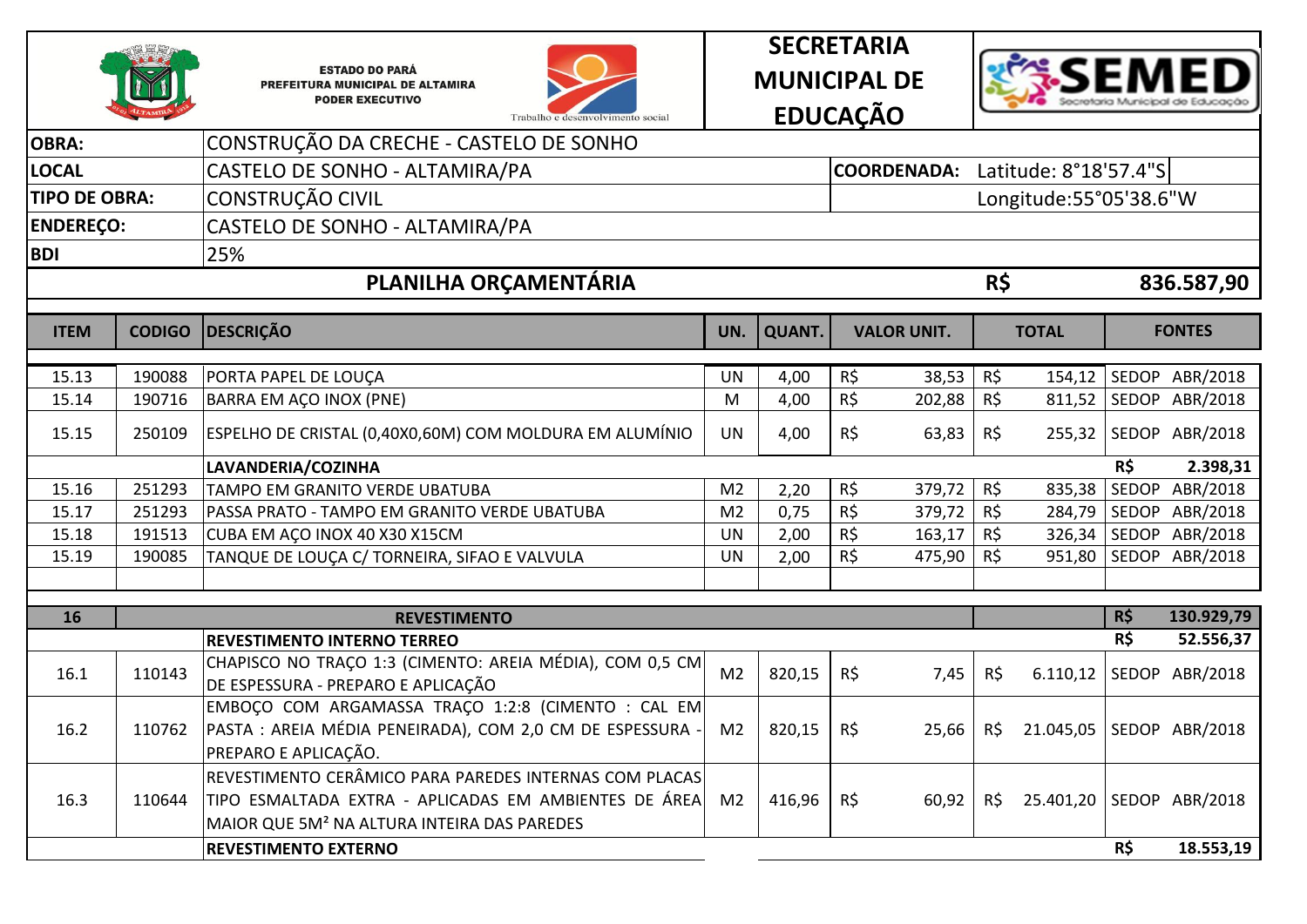







| <b>OBRA:</b>         |               | CONSTRUÇÃO DA CRECHE - CASTELO DE SONHO                                                                                                 |                |               |          |                    |          |                        |              |                |
|----------------------|---------------|-----------------------------------------------------------------------------------------------------------------------------------------|----------------|---------------|----------|--------------------|----------|------------------------|--------------|----------------|
| <b>LOCAL</b>         |               | CASTELO DE SONHO - ALTAMIRA/PA                                                                                                          |                |               |          | <b>COORDENADA:</b> |          | Latitude: 8°18'57.4"S  |              |                |
| <b>TIPO DE OBRA:</b> |               | <b>CONSTRUÇÃO CIVIL</b>                                                                                                                 |                |               |          |                    |          | Longitude:55°05'38.6"W |              |                |
| <b>ENDEREÇO:</b>     |               | CASTELO DE SONHO - ALTAMIRA/PA                                                                                                          |                |               |          |                    |          |                        |              |                |
| <b>BDI</b>           |               | 25%                                                                                                                                     |                |               |          |                    |          |                        |              |                |
|                      |               | PLANILHA ORÇAMENTÁRIA                                                                                                                   |                |               |          |                    | R\$      |                        |              | 836.587,90     |
| <b>ITEM</b>          | <b>CODIGO</b> | <b>DESCRIÇÃO</b>                                                                                                                        | UN.            | <b>QUANT.</b> |          | <b>VALOR UNIT.</b> |          | <b>TOTAL</b>           |              | <b>FONTES</b>  |
|                      |               |                                                                                                                                         |                |               |          |                    |          |                        |              |                |
| 16.4                 | 110143        | CHAPISCO NO TRAÇO 1:3 (CIMENTO: AREIA MÉDIA), COM 0,5 CM<br>DE ESPESSURA - PREPARO E APLICAÇÃO                                          | M <sub>2</sub> | 560,35        | R\$      | 7,45               | R\$      | 4.174,61               |              | SEDOP ABR/2018 |
| 16.5                 | 110762        | EMBOÇO COM ARGAMASSA TRAÇO 1:2:8 (CIMENTO : CAL EM<br>PASTA : AREIA MÉDIA PENEIRADA), COM 2,0 CM DE ESPESSURA -<br>PREPARO E APLICAÇÃO. | M <sub>2</sub> | 560,35        | $R\zeta$ | 25,66              | R\$      | 14.378,58              |              | SEDOP ABR/2018 |
|                      |               | <b>FORRO SUPERIOR</b>                                                                                                                   |                |               |          |                    |          |                        | R\$          | 46.246,53      |
| 16.6                 | 141336        | FORRO EM LAMBRI DE PVC                                                                                                                  | M <sub>2</sub> | 685,54        | R\$      | 32,12              | R\$      | 22.019,54              | <b>SEDOP</b> | ABR/2018       |
| 16.7                 | 140348        | BARROTEAMENTO EM MADEIRA DE LEI P/ FORRO PVC                                                                                            | M <sub>2</sub> | 685,54        | R\$      | 35,34              | $R\zeta$ | 24.226,98              |              | SEDOP ABR/2018 |
|                      |               | <b>PINTURA INTERNA</b>                                                                                                                  |                |               |          |                    |          |                        | R\$          | 5.511,61       |
| 16.8                 | 150261        | PVA INTERNA SEM MASSA C/ SELADOR                                                                                                        | M <sub>2</sub> | 403,19        | $R\zeta$ | 13,67              | $R\zeta$ | 5.511,61               |              | SEDOP ABR/2018 |
|                      |               | <b>PINTURA EXTERNA</b>                                                                                                                  |                |               |          |                    |          |                        | R\$          | 8.062,10       |
| 16.9                 | 150377        | ESMALTE S/ MADEIRA C/ SELADOR SEM MASSA                                                                                                 | M <sub>2</sub> | 22,68         | $R\zeta$ | 17,73              | R\$      | 402,12                 | SEDOP        | ABR/2018       |
| 16.10                | 150261        | PVA INTERNA SEM MASSA C/ SELADOR                                                                                                        | M <sub>2</sub> | 560,35        | R\$      | 13,67              | R\$      | 7.659,98               |              | SEDOP ABR/2018 |
|                      |               |                                                                                                                                         |                |               |          |                    |          |                        |              |                |
| 17                   |               | SISTEMA DE COMBATE A INCÊNDIO                                                                                                           |                |               |          |                    |          |                        | R\$          | 2.809,72       |
| 17.1                 | 201507        | <b>EXTINTOR DE INCÊNDIO ABC - 6KG</b>                                                                                                   | <b>UN</b>      | 5,00          | $R\zeta$ | 273,53             | R\$      | $\overline{1.367,65}$  |              | SEDOP ABR/2018 |
| 17.2                 | 241468        | PLACA DE SINALIZAÇÃO EM PVC COD 1 - 252 - PROIBIDO FUMAR                                                                                | <b>UN</b>      | 5,00          | $R\zeta$ | 53,41              | R\$      | 267,05                 |              | SEDOP ABR/2018 |
| 17.3                 | 241468        | PLACA DE SINALIZAÇÃO EM PVC COD 12 - 18X28 - MENSAGEM 'IND.<br>P/SAÍDA'                                                                 | <b>UN</b>      | 4,00          | $R\zeta$ | 53,41              | $R\zeta$ | 213,64                 |              | SEDOP ABR/2018 |
| 17.4                 | 241468        | PLACA DE SINALIZAÇÃO EM PVC COD 13 - 18X28 - MENSAGEM<br>IND. P/ SAÍDA'                                                                 | <b>UN</b>      | 2,00          | R\$      | 53,41              | R\$      | 106,82                 |              | SEDOP ABR/2018 |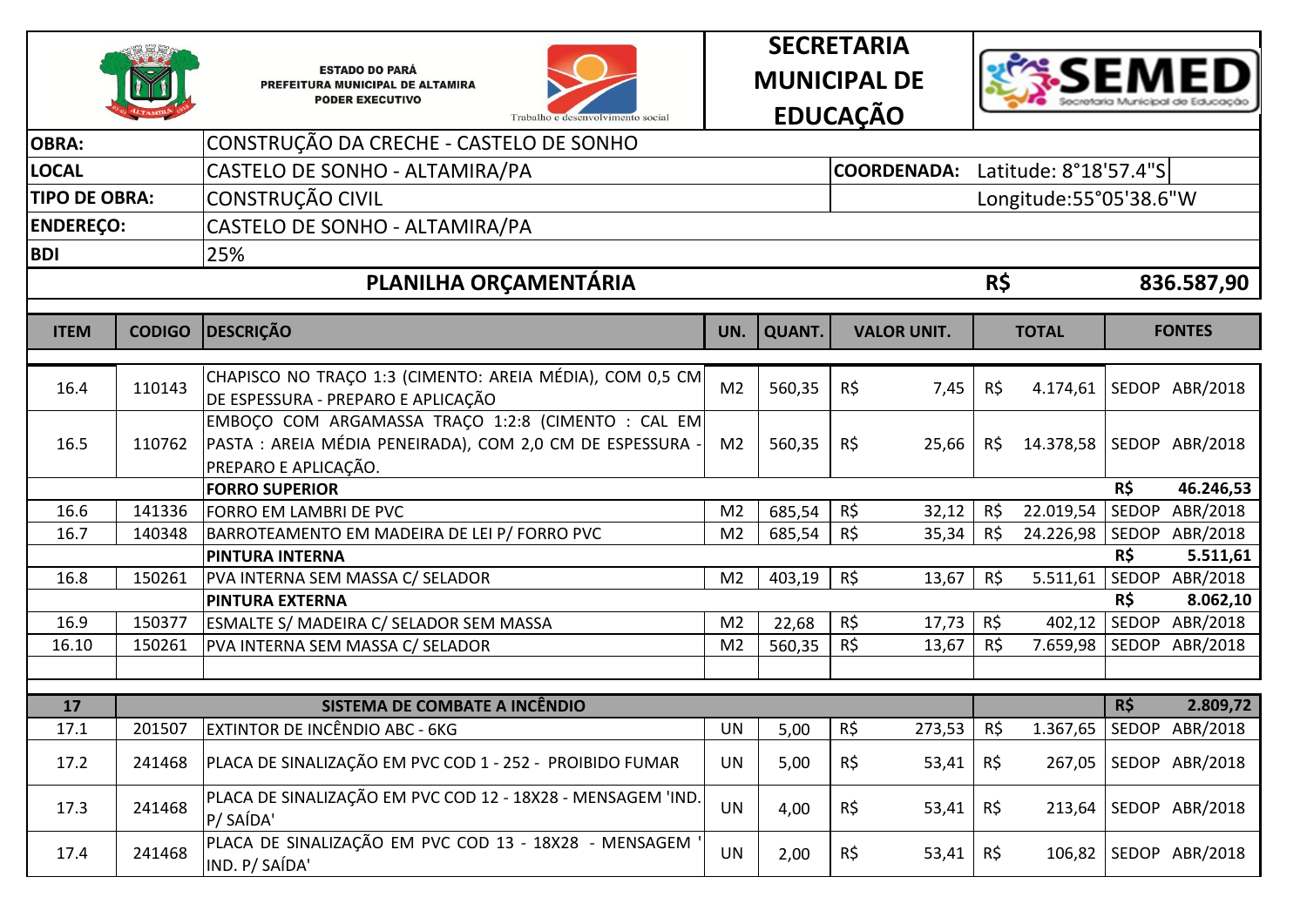







| <b>OBRA:</b>         |               | CONSTRUÇÃO DA CRECHE - CASTELO DE SONHO                                                                                                                        |                |               |                    |                    |     |                            |     |                         |
|----------------------|---------------|----------------------------------------------------------------------------------------------------------------------------------------------------------------|----------------|---------------|--------------------|--------------------|-----|----------------------------|-----|-------------------------|
| <b>LOCAL</b>         |               | CASTELO DE SONHO - ALTAMIRA/PA                                                                                                                                 |                |               | <b>COORDENADA:</b> |                    |     | Latitude: 8°18'57.4"S      |     |                         |
| <b>TIPO DE OBRA:</b> |               | CONSTRUÇÃO CIVIL                                                                                                                                               |                |               |                    |                    |     | Longitude:55°05'38.6"W     |     |                         |
| <b>ENDEREÇO:</b>     |               | CASTELO DE SONHO - ALTAMIRA/PA                                                                                                                                 |                |               |                    |                    |     |                            |     |                         |
| <b>BDI</b>           |               | 25%                                                                                                                                                            |                |               |                    |                    |     |                            |     |                         |
|                      |               | PLANILHA ORÇAMENTÁRIA                                                                                                                                          |                |               |                    |                    | R\$ |                            |     | 836.587,90              |
| <b>ITEM</b>          | <b>CODIGO</b> | <b>DESCRIÇÃO</b>                                                                                                                                               | UN.            | <b>QUANT.</b> |                    | <b>VALOR UNIT.</b> |     | <b>TOTAL</b>               |     | <b>FONTES</b>           |
| 17.5                 | 241468        | PLACA DE SINALIZAÇÃO EM PVC COD 13 - 18X28 - MENSAGEM<br>IND. P/ ESCADA'                                                                                       | <b>UN</b>      | 1,00          | R\$                | 53,41              | R\$ | 53,41                      |     | SEDOP ABR/2018          |
| 17.6                 | 241468        | PLACA DE SINALIZAÇÃO EM PVC COD 17 - 18X28 - MENSAGEM<br>'SAÍDA DE EMERGÊNCIA'                                                                                 | <b>UN</b>      | 9,00          | R\$                | 53,41              | R\$ | 480,69                     |     | SEDOP ABR/2018          |
| 17.7                 | 241468        | PLACA DE SINALIZAÇÃO EM PVC COD 263 - (300X300) EXTINTOR DE<br><b>INCÊNDIO</b>                                                                                 | <b>UN</b>      | 6,00          | $R\zeta$           | 53,41              | R\$ |                            |     | 320,46 SEDOP ABR/2018   |
|                      |               |                                                                                                                                                                |                |               |                    |                    |     |                            |     |                         |
| 18                   |               | <b>URBANIZAÇÃO</b>                                                                                                                                             |                |               |                    |                    |     |                            | R\$ | 54.282,09               |
|                      |               | <b>MURO EXTERNO</b>                                                                                                                                            |                |               |                    |                    |     |                            | R\$ | 48.014,49               |
| 18.1                 | 260651        | MURETA EM ALVENARIA, REBOCADA E PINTADO<br>PADRÃO<br>PREFEITURA DE ALTAMIRA NAS 2 FACES DUAS DEMÃOS (H=1.0M)                                                   | M              | 35,10         | $R\zeta$           | 224,39             | R\$ | 7.876,09                   |     | SEDOP ABR/2018          |
| 18.2                 | 260652        | E PINTADO<br>PADRÃO<br>MURO EM ALVENARIA,<br>REBOCADO<br>PREFEITURA DE ALTAMIRA NAS 2 FACES DUAS DEMÃOS (H=3.00M)                                              | M              | 50,00         | $R\zeta$           | 455,63             | R\$ | 22.781,50 SEDOP ABR/2018   |     |                         |
| 18.3                 | 013340        | PERFIL "U" CHAPA ACO DOBRADA, 75 X 75 MM - PILAR METÁLICO<br>PINTADO PADRÃO PREFEITURA DE ALTAMIRA                                                             | M              | 20,40         | R\$                | 18,79              | R\$ | 383,32                     |     | SINAPI MAR/2018         |
| 18.4                 | 050040        | PILAREDE EM CONCRETO ARMADO FCK=13.5 MPA C/ FORMA<br>APARENTE - 1 REAPROVEITAMENTO - PILAR DO MURO                                                             | M <sub>3</sub> | 1,15          | $R\zeta$           | 1.958,07           | R\$ |                            |     | 2.251,78 SEDOP ABR/2018 |
| 18.5                 | 090825        | GRADE DE FERRO EM METALOM PADRÃO<br>PREFEITURA DE<br>ALTAMIRA,<br>INCLUINDO:<br>FORNECIMENTO<br>DAS FERRAGENS,<br>MONTAGEM, SOLDAGEM E PINTURA ANTIFERRUGINOSA | M <sub>2</sub> | 42,12         | R\$                | 279,72             | R\$ | 11.781,81   SEDOP ABR/2018 |     |                         |